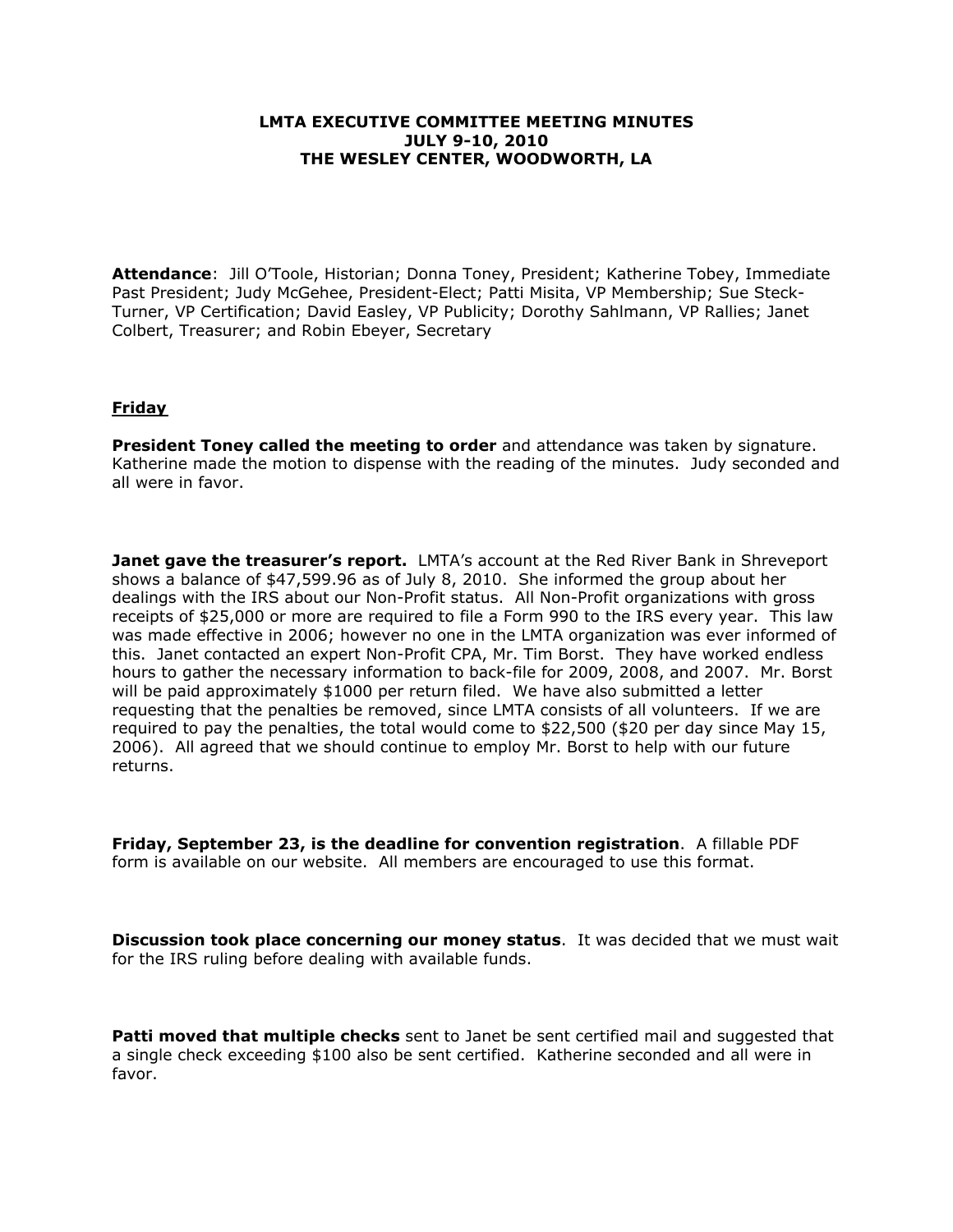**Janet also asked that all LMTA members** designate clearly what the check is for in the memo line, and notify her by email that a check is coming.

**David Easley blessed the group with two items** to commemorate LMTA's recent award of "State Affiliate of the Year": an insulated drink holder and a bumper sticker. Discussion took place on how to promote this honor at convention, possibly giving all attendees one of these items or something similar.

**Sue Steck-Turner informed the group about an idea to raise money for the SHS fund**. LMTA isn't able to offer a SHS Play-a-Thon this year at convention, so to take its place, Kara McCool has offered to design a t-shirt to sell to teachers at convention. "Keeping the Beat" will be the theme, in an effort to keep Louisiana residents' spirits up in light of recent tragedies. T-shirts will sell for \$15/each and the SHS fund will make \$500 if only 100 are sold. Sue moved that we accept Kara's idea and that LMTA write a check for \$1029 to begin the process of printing 100 t-shirts. Judy seconded and all were in favor.

**Patti Misita informed the group that LMTA has a current membership of 252**. All members are encouraged to make sure to notify MTNA with current email addresses and that membership dues MUST be paid by August 1 in order to be included in the convention bulletin. Patti agreed to email reminders to all members.

**Sue informed the group that Katherine Tobey is now MTNA certified, as well as two others**. Discussion took place on how to encourage younger teachers to become state and nationally certified. It was agreed that we would offer a panel discussion at convention about Rally and how to prepare students for the competition. Sue moved that LMTA continue to reimburse members who pursue national certification \$100 each. Katherine seconded and all were in favor.

**Dorothy Sahlmann informed the board on rally activity this year.** There were three rallies – string, harp, and piano. There were 20 students who participated in the harp rally and 35 students and 5 teachers in the string rally. The preliminary piano rally numbers reflect 606 students and 96 teachers. All districts are encouraged to send their report in to Teresa. There were 161 students who participated in the Torgrimson/Swanzey Competition in Baton Rouge, representing 64 teachers. For future TS competitions, the host district should have clear communication with the VP for Rallies for all necessary supplies, equipment and other needs. It is recommended the String Rally's accounts go through LMTA, not a local account.